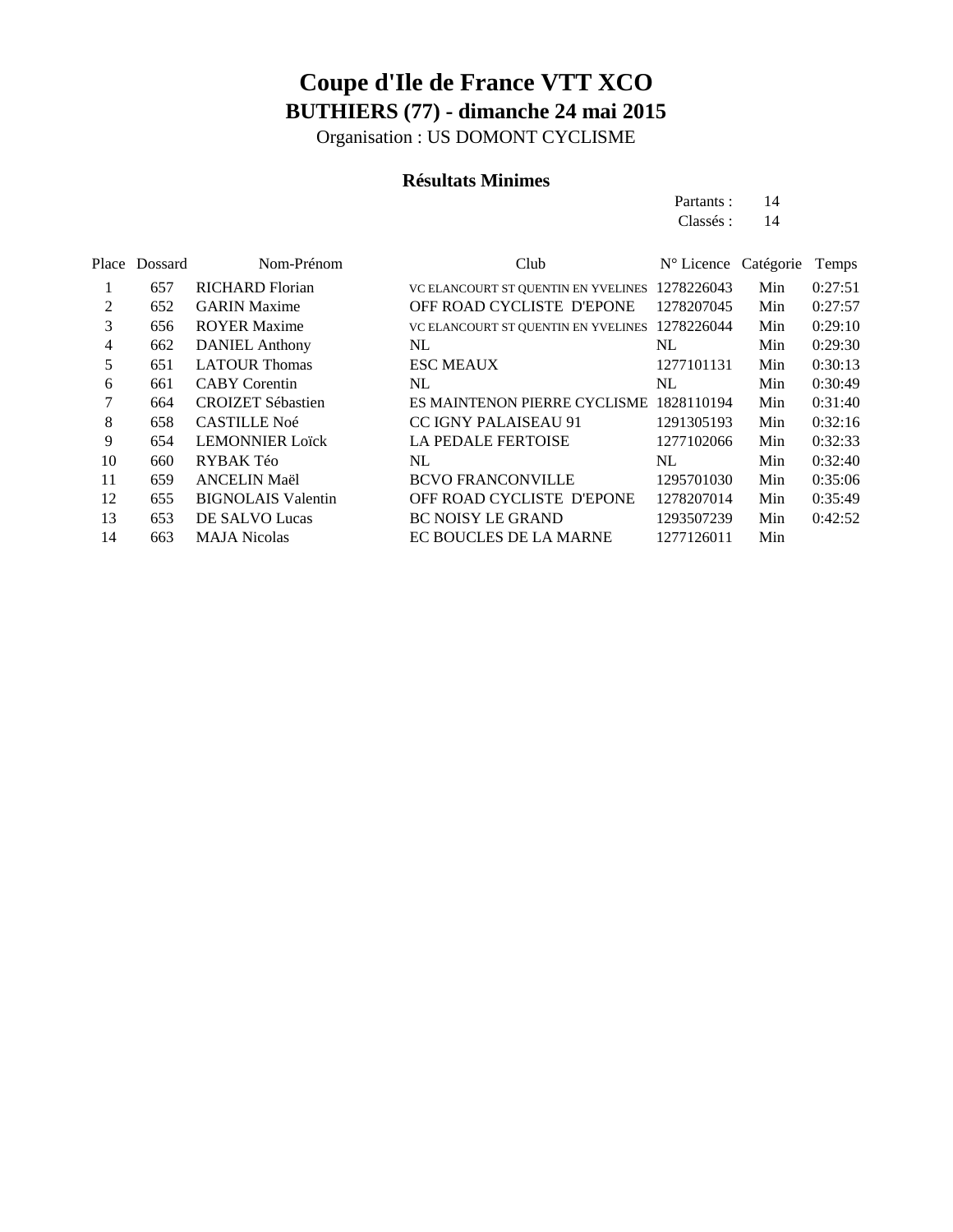Organisation : US DOMONT CYCLISME

#### **Résultats Cadettes**

|    |               |                        |                                         | Partants :                    | 5    |         |
|----|---------------|------------------------|-----------------------------------------|-------------------------------|------|---------|
|    |               |                        |                                         | Classés :                     | 5    |         |
|    | Place Dossard | Nom-Prénom             | Club                                    | $N^{\circ}$ Licence Catégorie |      | Temps   |
|    | 502           | <b>DUFOSSE Marie</b>   | <b>SELECTION SEINE MARITIME</b>         | 1776061082                    | CadF | 0:47:48 |
| 2  | 501           | <b>FONTAINE Elora</b>  | OFF ROAD CYCLISTE D'EPONE               | 1278207044                    | CadF | 0:48:41 |
| 3  | 503           | ROST Cynthia           | <b>TEAM BONNIERES VTT</b>               | 1278247011                    | CadF | 0:51:07 |
| 4  | 505           | <b>BEAULIEU Alizée</b> | ES MAINTENON PIERRE CYCLISME 1828110034 |                               | CadF | 0:56:21 |
| 5. | 504           | RYBAK Cloé             | NL                                      | NL                            | CadF | 1:02:07 |
|    |               |                        |                                         |                               |      |         |

#### **Résultats Minimes Filles**

| Partants: |   |
|-----------|---|
| Classés : | 2 |

| Place Dossard | Nom-Prénom         | Club              | N° Licence Catégorie Temps |                |  |
|---------------|--------------------|-------------------|----------------------------|----------------|--|
|               | 602 DALLIER Amélie | NL.               | NL.                        | MinF $0:32:29$ |  |
|               | 601 TETART Marie   | BC NOISY LE GRAND | 1293507036 MinF 0:43:16    |                |  |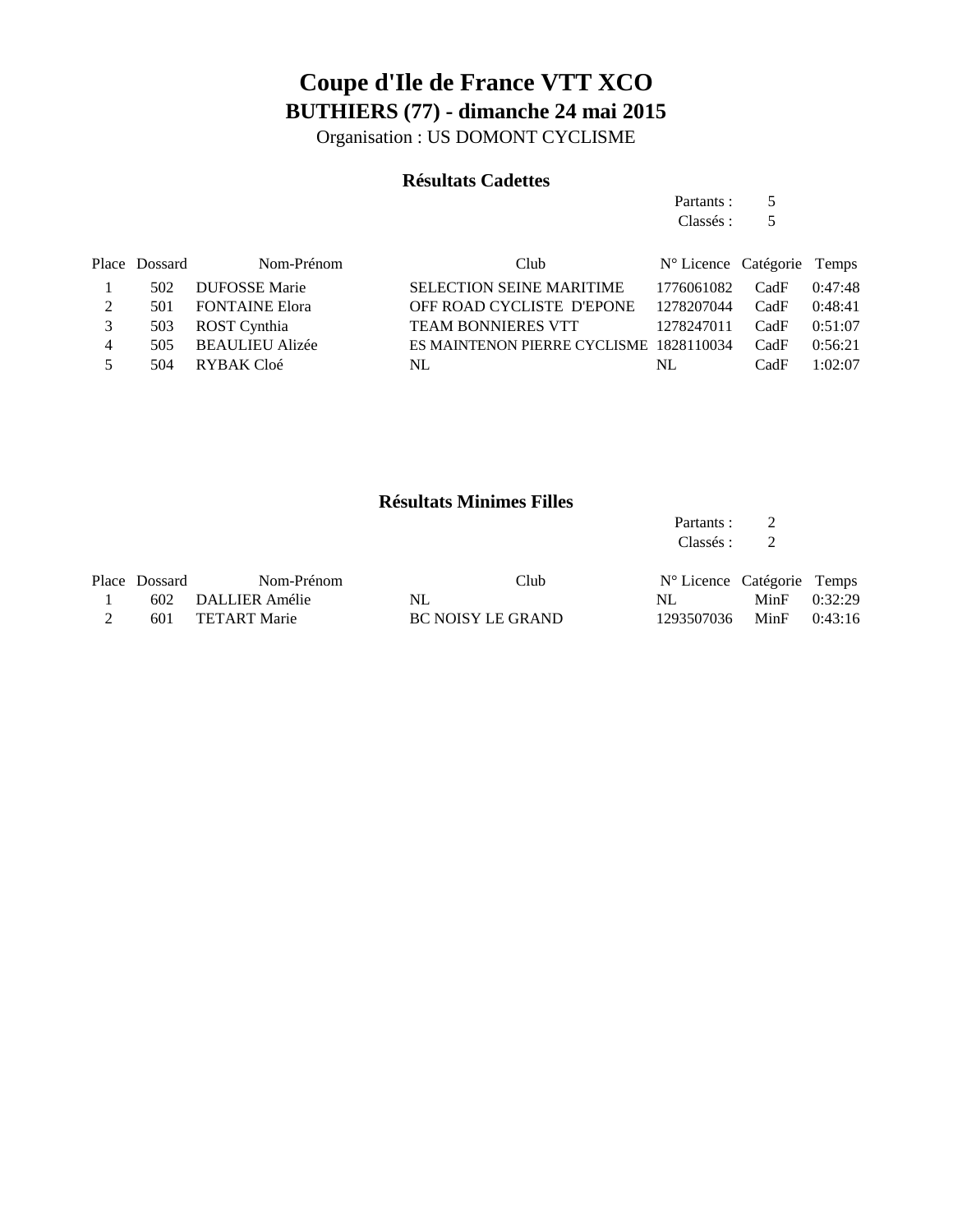Organisation : US DOMONT CYCLISME

#### **Résultats Cadets**

Partants : 22 Classés : 22

| Place | Dossard | Nom-Prénom                    | Club                                | N° Licence Catégorie |     | Temps   |
|-------|---------|-------------------------------|-------------------------------------|----------------------|-----|---------|
| 1     | 566     | <b>MERCIER Louis</b>          | <b>TEAM BONNIERES VTT</b>           | 1278247008           | Cad | 0:39:03 |
| 2     | 559     | <b>BOUCQUIAUX Lilian</b>      | SELECTION SEINE MARITIME            | 1776061038           | Cad | 0:40:11 |
| 3     | 554     | <b>DUVAL</b> Corentin         | TEAM BONNIERES VTT                  | 1278247009           | Cad | 0:42:08 |
| 4     | 571     | <b>BIGOT</b> Dorian           | <b>SELECTION SEINE MARITIME</b>     | 1776352179           | Cad | 0:43:03 |
| 5     | 561     | <b>GRAIN Jean-Chrétien</b>    | <b>SELECTION SEINE MARITIME</b>     | 1776125068           | Cad | 0:43:35 |
| 6     | 551     | LE BECHEC Corentin            | OC GIF VTT                          | 1291333011           | Cad | 0:44:09 |
| 7     | 563     | <b>SCELLIER Alexandre</b>     | <b>SELECTION SEINE MARITIME</b>     | 1776352187           | Cad | 0:44:17 |
| 8     | 570     | <b>BEAUQUIER Romain</b>       | ES MAINTENON PIERRE CYCLISME        | 1828110129           | Cad | 0:44:58 |
| 9     | 568     | <b>ROSSION Tom</b>            | AC BAZANCOURT REIMS                 | 0751013276           | Cad | 0:45:55 |
| 10    | 557     | <b>JAOUEN Tristan</b>         | VC ELANCOURT ST QUENTIN EN YVELINES | 1278226037           | Cad | 0:47:53 |
| 11    | 564     | <b>HAMON</b> Alexandre        | NL                                  | NL                   | Cad | 0:48:02 |
| 12    | 555     | <b>BAUDET</b> Yohan           | VC ELANCOURT ST QUENTIN EN YVELINES | 1278226050           | Cad | 0:48:32 |
| 13    | 552     | LEVEQUE Grégoire              | <b>ESC MEAUX</b>                    | 1277101279           | Cad | 0:49:15 |
| 14    | 567     | EL YAKOUTI Mathis             | <b>COUNTRY VELO CLUB</b>            | 1295724006           | Cad | 0:49:43 |
| 15    | 558     | <b>JUMEAUX</b> Louis          | US DOMONT CYCLISME                  | 1295702042           | Cad | 0:50:43 |
| 16    | 569     | <b>COURAULT Thibaut</b>       | <b>US NEMOURS ST PIERRE</b>         | 1277109022           | Cad | 0:51:03 |
| 17    | 572     | <b>BOIREAU Gaël</b>           | VC FONTAINEBLEAU AVON               | 1277113164           | Cad | 0:51:49 |
| 18    | 556     | <b>SAINT-ANDRE Guert Yann</b> | <b>BC NOISY LE GRAND</b>            | 1293507233           | Cad | 0:52:07 |
| 19    | 553     | <b>LECOQ</b> Jules            | <b>JS FERTE GAUCHER</b>             | 1277114034           | Cad | 0:53:04 |
| 20    | 565     | <b>SOUCOURS Erwann</b>        | <b>TEAM BONNIERES VTT</b>           | 1278247010           | Cad | 0:53:57 |
| 21    | 573     | <b>CORMERAIE Tom</b>          | THOMERY VTT                         | 1277141021           | Cad | 0:54:22 |
| 22    | 560     | <b>RIHOUEY Nicolas</b>        | <b>SELECTION SEINE MARITIME</b>     | 1776061070           | Cad | Abandon |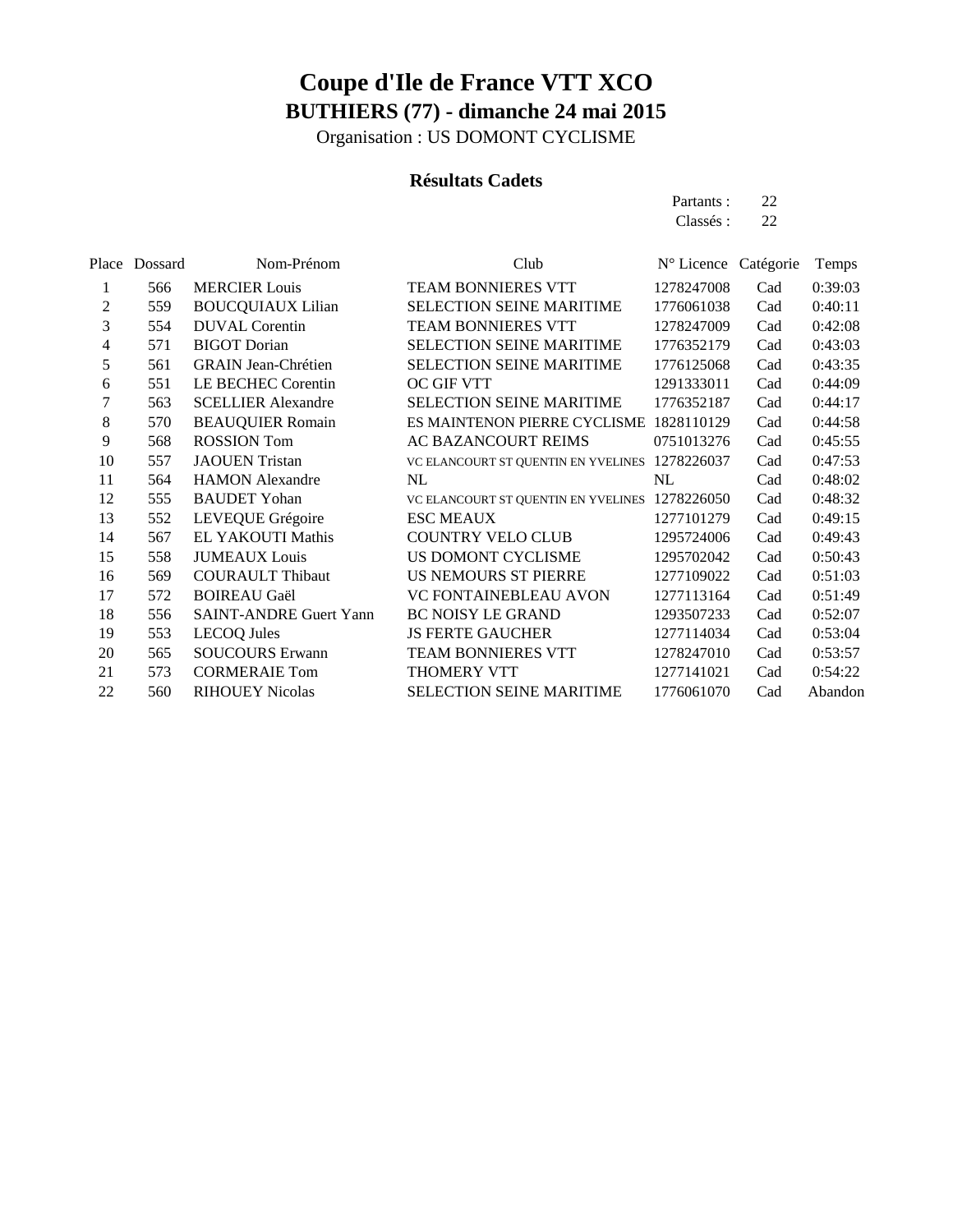Organisation : US DOMONT CYCLISME

#### **Résultats Juniors**

| Partants: | 14 |
|-----------|----|
| Classés:  | 14 |

|    | Place Dossard | Nom-Prénom             | Club                      | N° Licence Catégorie |     | Temps   |
|----|---------------|------------------------|---------------------------|----------------------|-----|---------|
|    | 155           | <b>AUVIN Clément</b>   | OFF ROAD CYCLISTE D'EPONE | 1278207035           | Jun | 1:18:25 |
| 2  | 165           | <b>GAGNAIRE Maxime</b> | S.C. OLYMPIQUE DIJON      | 0521085215           | Jun | 1:20:48 |
| 3  | 157           | <b>DUGENY Nicolas</b>  | US DOMONT CYCLISME        | 1295702067           | Jun | 1:21:55 |
| 4  | 158           | <b>MARFOUTINE Joss</b> | US DOMONT CYCLISME        | 1295702070           | Jun |         |
| 5  | 153           | <b>GONTIER Lucas</b>   | <b>LA PEDALE FERTOISE</b> | 1277102187           | Jun |         |
| 6  | 162           | <b>DELVAL</b> Florian  | US DOMONT CYCLISME        | 1295702069           | Jun |         |
| 7  | 160           | PARMENTIER Hugo        | <b>BC NOISY LE GRAND</b>  | 1293507196           | Jun |         |
| 8  | 151           | <b>POITEVIN Robin</b>  | US DOMONT CYCLISME        | 1295702004           | Jun | Abandon |
| 9  | 152           | <b>REIMBEAU Hugo</b>   | <b>TEAM BONNIERES VTT</b> | 1278247007           | Jun | Abandon |
| 10 | 154           | <b>BROCHARD Romain</b> | <b>OC GIF VTT</b>         | 1291333016           | Jun | Abandon |
| 11 | 156           | <b>CLAVIER Charly</b>  | <b>TEAM BONNIERES VTT</b> | 1278247006           | Jun | Abandon |
| 12 | 159           | <b>SVEHLA Yohan</b>    | OFF ROAD CYCLISTE D'EPONE | 1278207037           | Jun | Abandon |
| 13 | 161           | <b>LEMAIRE</b> Adrien  | <b>LA PEDALE FERTOISE</b> | 1277102080           | Jun | Abandon |
| 14 | 166           | <b>NICOLET Geraud</b>  | <b>OG VTT</b>             | 2011010334           | Jun | Abandon |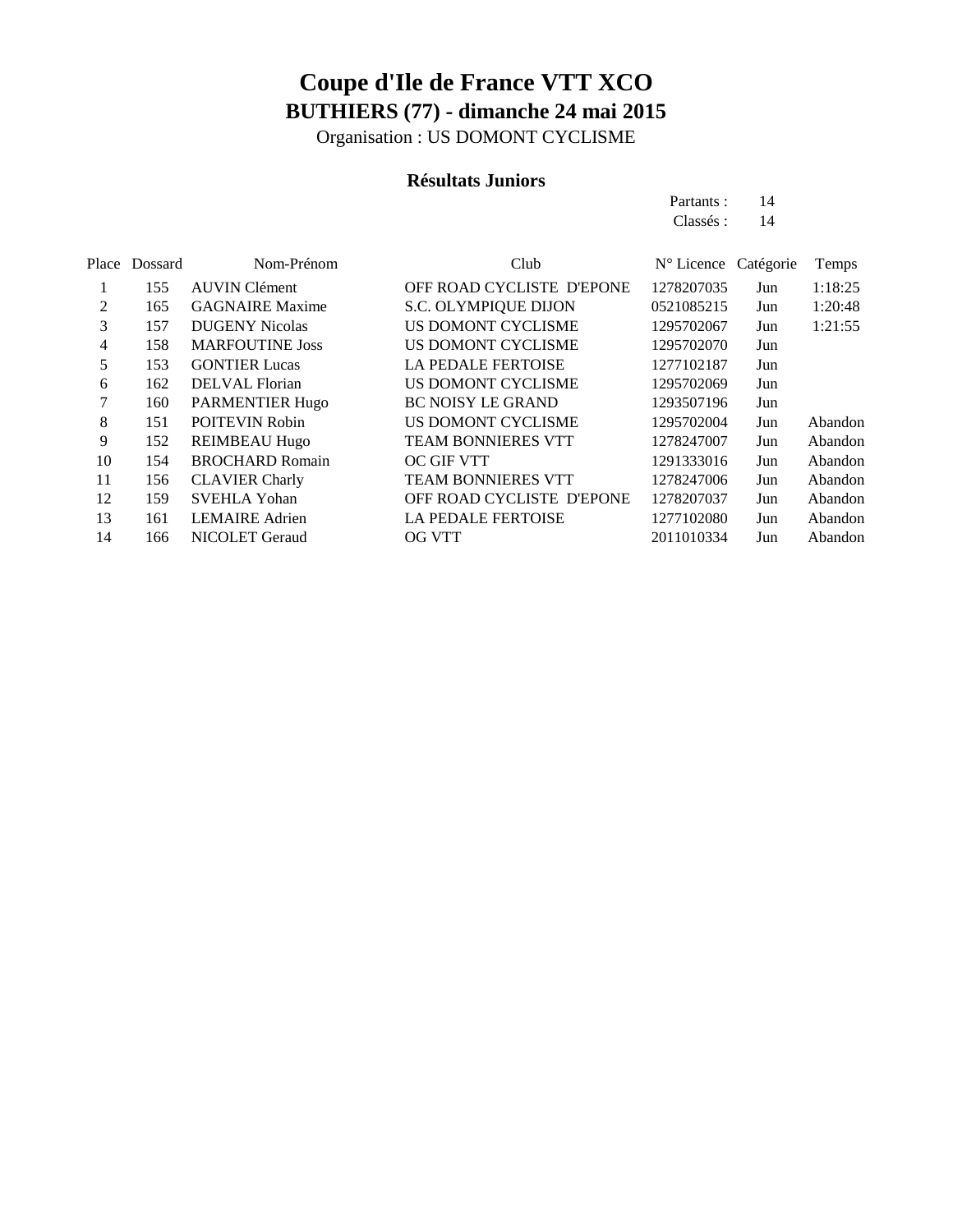Organisation : US DOMONT CYCLISME

#### **Résultats Juniors et Seniors Féminines**

|               |                        |                          | Partants :                          | 12   |         |
|---------------|------------------------|--------------------------|-------------------------------------|------|---------|
|               |                        |                          | Classés :                           | -12  |         |
|               |                        |                          |                                     |      |         |
| Place Dossard | Nom-Prénom             | Club                     | $N^{\circ}$ Licence Catégorie Temps |      |         |
| 427           | LE DANTEC Gwennig      | ROUE D'OR CONFLANNAISE   | 1278210023                          | SenF | 1:10:16 |
| 424           | <b>CORRET Séverine</b> | VELO JEUNES AVENTURE VTT | 1714449002                          | SenF | 1:11:52 |

| 2               | 424 | <b>CORRET Séverine</b>     | <b>VELO JEUNES AVENTURE VTT</b> | 1714449002 | SenF | 1:11:52 |
|-----------------|-----|----------------------------|---------------------------------|------------|------|---------|
| 3               | 425 | <b>STUMPF Fanny</b>        | <b>LA PEDALE FERTOISE</b>       | 1277102059 | SenF | 1:12:40 |
| $\overline{4}$  | 422 | <b>HUBER Lisa</b>          | ARGENTEUIL VAL DE SEINE 95      | 1295708058 | SenF |         |
| 5               | 421 | <b>ALVES</b> Gwendoline    | <b>LES BLEUS DE FRANCE</b>      | 1292402085 | SenF |         |
| 6               | 428 | <b>GARCONNET ANNABELLE</b> | NL                              | NL         | SenF |         |
| $7\phantom{.0}$ | 451 | <b>SIMARD Marine</b>       | US DOMONT CYCLISME              | 1295702058 | JunF | 1:23:25 |
| 8               | 454 | JAFFRY Jennifer            | ARGENTEUIL VAL DE SEINE 95      | 1295708112 | JunF | 1:25:41 |
| 9               | 453 | <b>EBERHARDT Camille</b>   | <b>COUNTRY VELO CLUB</b>        | 1295724014 | JunF |         |
| 10              | 426 | EBERHARDT Inès             | <b>COUNTRY VELO CLUB</b>        | 1295724011 | SenF |         |
| 11              | 452 | <b>DELSART</b> Anaïs       | <b>AC MARINES</b>               | 1295728004 | JunF |         |
| 12              | 423 | LEGROS Angeline            | <b>LES BLEUS DE FRANCE</b>      | 1292402101 | SenF |         |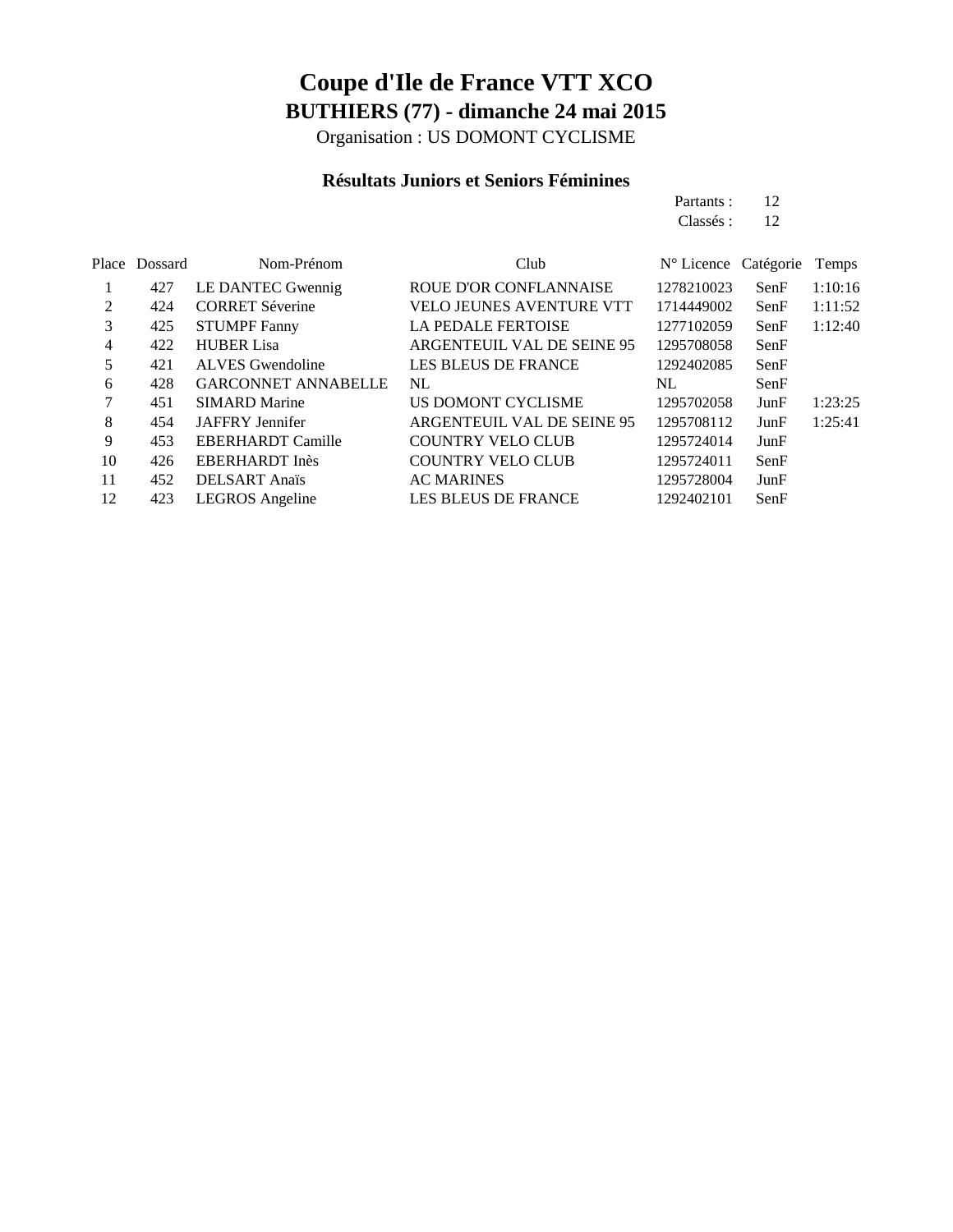Organisation : US DOMONT CYCLISME

### **Résultats Espoirs**

Partants : 14 Classés: 14

| Place          | Dossard | Nom-Prénom              | Club                         | N° Licence Catégorie |     | Temps   |
|----------------|---------|-------------------------|------------------------------|----------------------|-----|---------|
|                | 102     | <b>ORCHAMPT</b> Antoine | US DOMONT CYCLISME           | 1295702039           | Esp | 1:34:35 |
| $\mathfrak{D}$ | 113     | <b>SOLO</b> Florent     | NL                           | NL                   | Esp | 1:38:12 |
| 3              | 112     | MICHAUX Jean-Baptiste   | NL                           | NL                   | Esp | 1:42:38 |
| 4              | 101     | <b>CLABAUT</b> Sulivan  | <b>BC NOISY LE GRAND</b>     | 1293507194           | Esp |         |
| 5              | 114     | <b>GOMEZ Ayremic</b>    | <b>VELO CLUB DU SENONAIS</b> | 0589105269           | Esp |         |
| 6              | 107     | THIEBAULT Robin         | <b>LES BLEUS DE FRANCE</b>   | 1292402016           | Esp |         |
| 7              | 106     | <b>PHILLIP</b> Renaud   | <b>ESC MEAUX</b>             | 1277101078           | Esp |         |
| 8              | 115     | PARDO Bryan             | NL                           | NL                   | Esp |         |
| 9              | 103     | <b>ABAUZIT</b> Lucas    | <b>LA PEDALE FERTOISE</b>    | 1277102076           | Esp |         |
| 10             | 109     | <b>FLATRES</b> Corentin | OFF ROAD CYCLISTE D'EPONE    | 1278207076           | Esp | 1 tour  |
| 11             | 104     | <b>LEDUC</b> Quentin    | <b>BC NOISY LE GRAND</b>     | 1293507152           | Esp | 1 tour  |
| 12             | 105     | <b>OSADNIK Alvin</b>    | <b>LES KOYOTES</b>           | 1275003021           | Esp | Abandon |
| 13             | 108     | <b>BEYER Jeremy</b>     | <b>OC GIF VTT</b>            | 1291333019           | Esp | Abandon |
| 14             | 111     | LEPEILLET Gaëtan        | NL                           | NL                   | Esp | Abandon |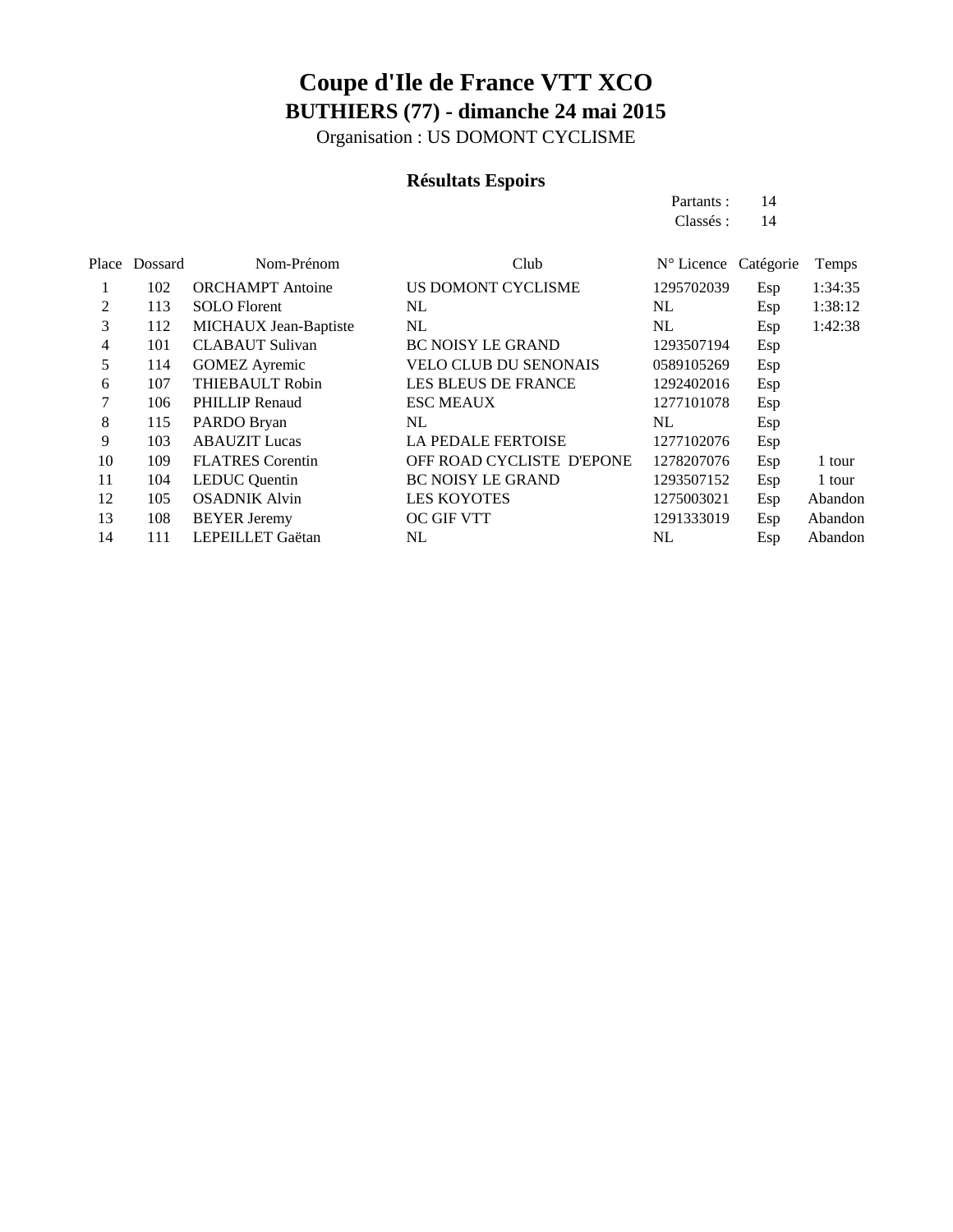Organisation : US DOMONT CYCLISME

#### **Résultats Seniors**

Partants : 20 Classés : 20

|                | Place Dossard | Nom-Prénom                  | Club                     | N° Licence Catégorie |     | Temps   |
|----------------|---------------|-----------------------------|--------------------------|----------------------|-----|---------|
| 1              | 53            | <b>BAZIN Nicolas</b>        | US DOMONT CYCLISME       | 1295702163           | Sen | 1:28:12 |
| $\overline{2}$ | 55            | LE CLAINCHE Jimmy           | US DOMONT CYCLISME       | 1295702076           | Sen | 1:29:53 |
| 3              | 69            | <b>JOLY</b> Romain          | <b>UC ORLEANS</b>        | 1845071055           | Sen | 1:34:46 |
| 4              | 63            | <b>OGEZ</b> Fabien          | <b>VC CACIEN</b>         | 1845261002           | Sen |         |
| 5              | 54            | <b>DELAMARRE Christophe</b> | LES BLEUS DE FRANCE      | 1292702001           | Sen |         |
| 6              | 67            | <b>CHAPELLE Valentin</b>    | UC GIEN SPORT            | 1845070089           | Sen |         |
| 7              | 75            | DUMOULIN Jérémy             | NL                       | NL                   | Sen |         |
| 8              | 57            | <b>VAILLANT</b> Pierre      | <b>OC GIF VTT</b>        | 1291333022           | Sen |         |
| 9              | 51            | <b>HAIN Nicolas</b>         | OC GIF VTT               | 1291333017           | Sen | 1 tour  |
| 10             | 64            | <b>CATRIX Tommy</b>         | NL                       | NL                   | Sen | 1 tour  |
| 11             | 70            | <b>CHEVREAU Tristan</b>     | <b>GUIDON CHALETTOIS</b> | 1845083101           | Sen | 1 tour  |
| 12             | 72            | <b>VENOT Jean-Charles</b>   | NL                       | NL                   | Sen | 1 tour  |
| 13             | 73            | <b>ANZIL Pierre</b>         | <b>OG VTT</b>            | 1292414076           | Sen | 2 tours |
| 14             | 74            | <b>DULAC</b> Cyprien        | <b>OG VTT</b>            | 1295414078           | Sen | 2 tours |
| 15             | 68            | <b>LEGROS Thibaut</b>       | LES BLEUS DE FRANCE      | 1292402095           | Sen | 2 tours |
| 16             | 59            | <b>OBERTI</b> Julien        | TEAM BIKE CHAUMONTEL     | 1295716004           | Sen | Abandon |
| 17             | 60            | <b>BRUNET</b> Romain        | <b>TEAM VTT MAISSE</b>   | 1291325028           | Sen | Abandon |
| 18             | 61            | <b>MOCAER Bérenger</b>      | NL                       | NL                   | Sen | Abandon |
| 19             | 65            | <b>DANIEL Remy</b>          | NL                       | NL                   | Sen | Abandon |
| 20             | 71            | <b>LEMOIGNE François</b>    | <b>COUNTRY VELO CLUB</b> | 1295724004           | Sen | Abandon |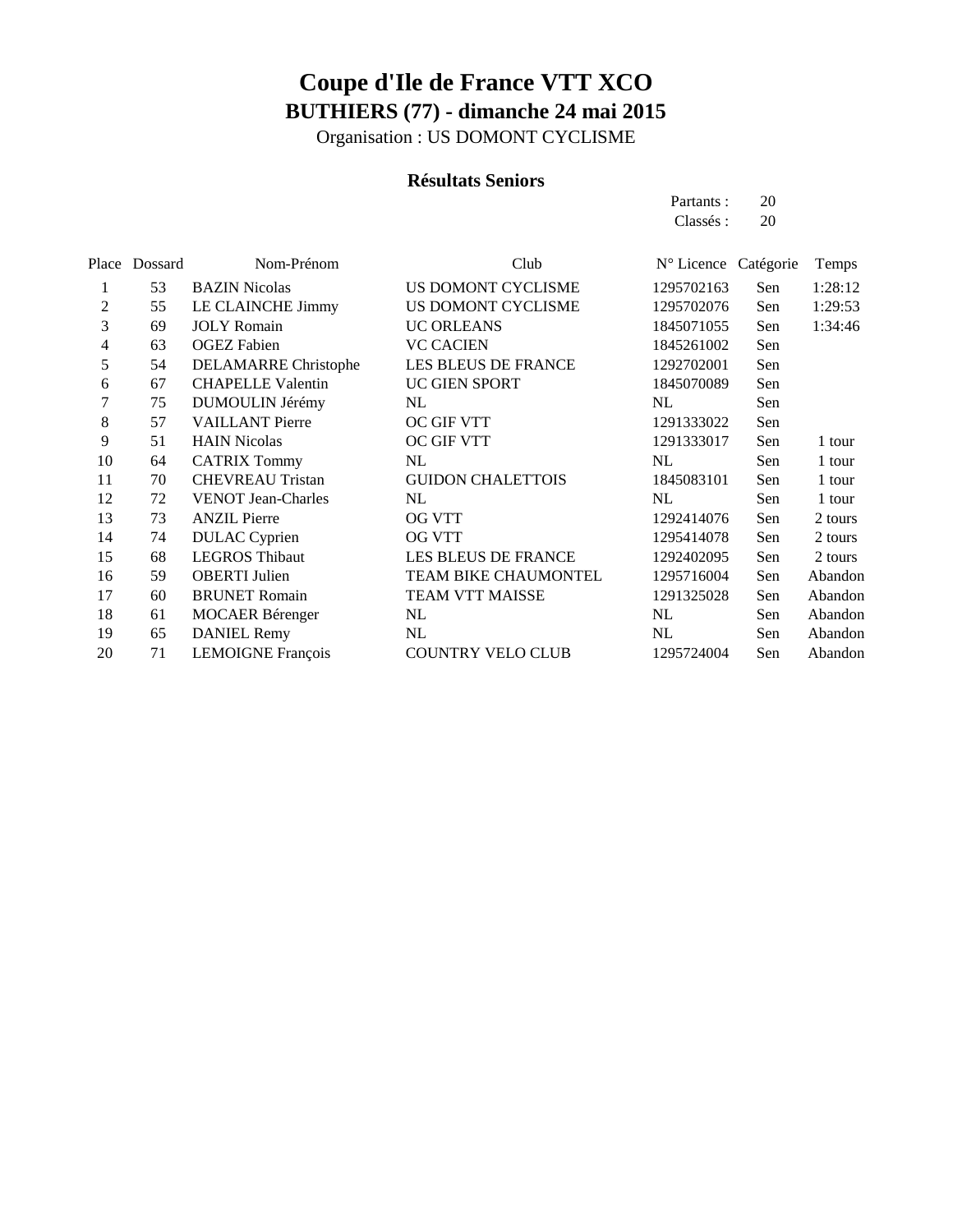Organisation : US DOMONT CYCLISME

#### **Résultats Masters 1 et 2**

Partants : 23 Classés : 23

| Place | Dossard | Nom-Prénom                 | Club                                    | $N^{\circ}$ Licence | Catégorie | Temps   |
|-------|---------|----------------------------|-----------------------------------------|---------------------|-----------|---------|
| 1     | 217     | <b>CHARTIER Cédric</b>     | LES BLEUS DE FRANCE                     | 1292402054 Mas 1/2  |           | 1:31:33 |
| 2     | 215     | <b>BROCHOT Vincent</b>     | UCM VENEUX LES SABLONS                  | 1277142037          | Mas $1/2$ | 1:34:21 |
| 3     | 218     | PERROCHON Cyril            | LES BLEUS DE FRANCE                     | 1292402121          | Mas $1/2$ | 1:36:07 |
| 4     | 222     | <b>ISCHARD Frédéric</b>    | <b>EC WALLONIE</b>                      | FRA19841225         | Mas $1/2$ |         |
| 5     | 206     | SACCOMANDI John            | PARISIS A.C. 95                         | 1295714149          | Mas $1/2$ |         |
| 6     | 219     | <b>WEBER Eric</b>          | LES BLEUS DE FRANCE                     | 1292402041          | Mas $1/2$ |         |
| 7     | 204     | FADDA Jean-Christophe      | <b>TEAM VTT MAISSE</b>                  | 1291325040          | Mas $1/2$ |         |
| 8     | 221     | <b>ESCUAIN Sébastien</b>   | <b>LES KOYOTES</b>                      | 1275003003          | Mas $1/2$ |         |
| 9     | 210     | <b>GALVAING Christophe</b> | TEAM VTT MAISSE                         | 1291325024          | Mas $1/2$ |         |
| 10    | 220     | <b>SOARES Morgan</b>       | UC JOUE LES TOURS                       | 1837044232          | Mas $1/2$ |         |
| 11    | 202     | <b>LA MONTAGNE Alexis</b>  | <b>TEAM VTT MAISSE</b>                  | 1291325035          | Mas $1/2$ |         |
| 12    | 201     | <b>DEHEYN</b> Thibaut      | LES BLEUS DE FRANCE                     | 1292402020          | Mas $1/2$ |         |
| 13    | 203     | <b>ANCEL Pierre-Yves</b>   | UC GIEN SPORT                           | 1845070064          | Mas $1/2$ |         |
| 14    | 225     | <b>SURARDT Nicolas</b>     | <b>BC NOISY LE GRAND</b>                | 1293507082          | Mas $1/2$ | 1 tour  |
| 15    | 224     | <b>SIMONNET Morgan</b>     | ES MAINTENON PIERRE CYCLISME 1828110035 |                     | Mas $1/2$ | 1 tour  |
| 16    | 214     | <b>HAVARD</b> Fabien       | <b>US METRO TRANSPORTS</b>              | 1275024059          | Mas $1/2$ | 1 tour  |
| 17    | 205     | <b>BERTRAND Thierry</b>    | <b>ESC MEAUX</b>                        | 1277101125          | Mas $1/2$ | 1 tour  |
| 18    | 212     | <b>AUTREAU David</b>       | US DOMONT CYCLISME                      | 1295702041          | Mas $1/2$ | 1 tour  |
| 19    | 207     | <b>DURAND</b> Alexis       | VC ELANCOURT ST QUENTIN EN YVELINES     | 1278226006          | Mas $1/2$ | Abandon |
| 20    | 208     | HENNEQUIN Mathieu          | TEAM VTT MAISSE                         | 1291325002          | Mas $1/2$ | Abandon |
| 21    | 211     | <b>BOUTIN Michel</b>       | EC MONTGERON VIGNEUX                    | 1291307093          | Mas $1/2$ | Abandon |
| 22    | 223     | <b>BLONDEAU Thomas</b>     | <b>CROSSROAD RACING</b>                 | 1837335001          | Mas $1/2$ | Abandon |
| 23    | 226     | <b>CHEDHOMME</b> Morgan    | <b>CM AUBERVILLIERS 93</b>              | 1293505474          | Mas $1/2$ | Abandon |
|       |         |                            |                                         |                     |           |         |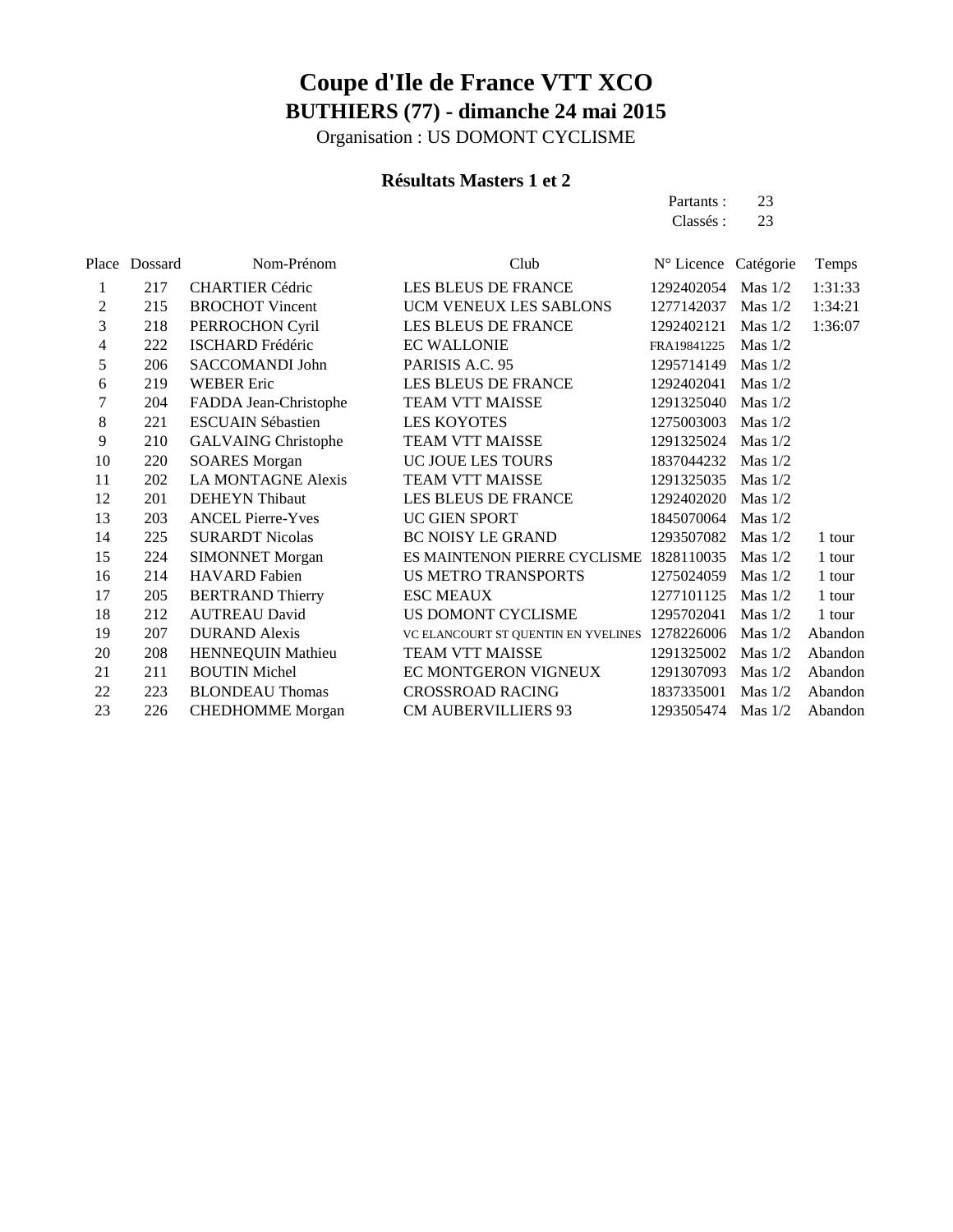Organisation : US DOMONT CYCLISME

#### **Résultats Masters 3-4**

Partants : 27 Classés: 27

|    | Place Dossard | Nom-Prénom                   | Club                         | N° Licence Catégorie |           | Temps   |
|----|---------------|------------------------------|------------------------------|----------------------|-----------|---------|
| 1  | 302           | <b>HUBER Christophe</b>      | ARGENTEUIL VAL DE SEINE 95   | 1295708068           | Mas $3/4$ | 1:22:01 |
| 2  | 301           | <b>CORBEAU Laurent</b>       | EC MONTGERON VIGNEUX         | 1291307045           | Mas $3/4$ | 1:22:05 |
| 3  | 303           | <b>MICHOUT Eric</b>          | <b>US METRO TRANSPORTS</b>   | 1275024237           | Mas $3/4$ | 1:23:43 |
| 4  | 317           | COIQUIL Frédéric             | AS MONTLOUIS CYCLISME        | 1837034065           | Mas $3/4$ |         |
| 5  | 322           | <b>PARMENTIER Franck</b>     | <b>BC NOISY LE GRAND</b>     | 1293507203           | Mas $3/4$ |         |
| 6  | 309           | <b>ATZERT</b> Alexandre      | <b>BC NOISY LE GRAND</b>     | 1293507098           | Mas $3/4$ |         |
| 7  | 316           | <b>OURY</b> David            | AS MONTLOUIS CYCLISME        | 1837034199           | Mas $3/4$ |         |
| 8  | 314           | <b>MICHEL Tanguy</b>         | UC JOUE LES TOURS            | 1837044048           | Mas $3/4$ |         |
| 9  | 318           | GAPPINI Frédéric             | <b>VC CACIEN</b>             | 1845261307           | Mas 3/4   |         |
| 10 | 320           | <b>HEURTIN</b> Stéphane      | NL                           | NL                   | Mas $3/4$ |         |
| 11 | 304           | <b>BRAUD</b> Christophe      | <b>JS FERTE GAUCHER</b>      | 1277114159           | Mas $3/4$ |         |
| 12 | 326           | <b>ALLAIX Marc</b>           | <b>VELO CLUB DU SENONAIS</b> | 0589105247           | Mas $3/4$ |         |
| 13 | 327           | <b>LEDOUX Fabien</b>         | NL                           | NL                   | Mas 3/4   |         |
| 14 | 310           | <b>BUZON Franck</b>          | <b>BC NOISY LE GRAND</b>     | 1293507018           | Mas $3/4$ |         |
| 15 | 305           | <b>DUBOS</b> Laurent         | <b>BC NOISY LE GRAND</b>     | 1293507293           | Mas $3/4$ |         |
| 16 | 325           | <b>SKOCZYLAS Christophe</b>  | <b>VELO CLUB DU SENONAIS</b> | 0589105248           | Mas $3/4$ |         |
| 17 | 323           | <b>CHEVREAU Bruno</b>        | <b>GUIDON CHALETTOIS</b>     | 1845083096           | Mas $3/4$ |         |
| 18 | 306           | <b>CHABANAUD Ludovic</b>     | <b>US METRO TRANSPORTS</b>   | 1275024264           | Mas $3/4$ |         |
| 19 | 311           | REMENIERAS Hervé             | <b>BC NOISY LE GRAND</b>     | 1293507268           | Mas $3/4$ |         |
| 20 | 313           | <b>BOCQUILLON Eric</b>       | AC BAZANCOURT REIMS          | 0751013035           | Mas $3/4$ |         |
| 21 | 308           | <b>THEVENIN Fabrice</b>      | LA PEDALE FERTOISE           | 1277102077           | Mas $3/4$ |         |
| 22 | 321           | <b>DANIEL Fabrice</b>        | NL                           | NL                   | Mas 3/4   |         |
| 23 | 312           | <b>CHATAIGNIER Dominique</b> | AC POMMEUSE BOISSY           | 1277130019           | Mas $3/4$ |         |
| 24 | 319           | DE NANTES Yves               | LES SANGLIERS DU VEXIN       | 1295736021           | Mas $3/4$ | 1 tour  |
| 25 | 307           | <b>LEMONNIER Franck</b>      | <b>LA PEDALE FERTOISE</b>    | 1277102063           | Mas $3/4$ | 1 tour  |
| 26 | 324           | <b>DAUDET</b> Christophe     | <b>ESC MEAUX</b>             | 1277101075           | Mas $3/4$ | 1 tour  |
| 27 | 315           | <b>LACROIX Arnaud</b>        | <b>BC NOISY LE GRAND</b>     | 1293507005           | Mas $3/4$ | Abandon |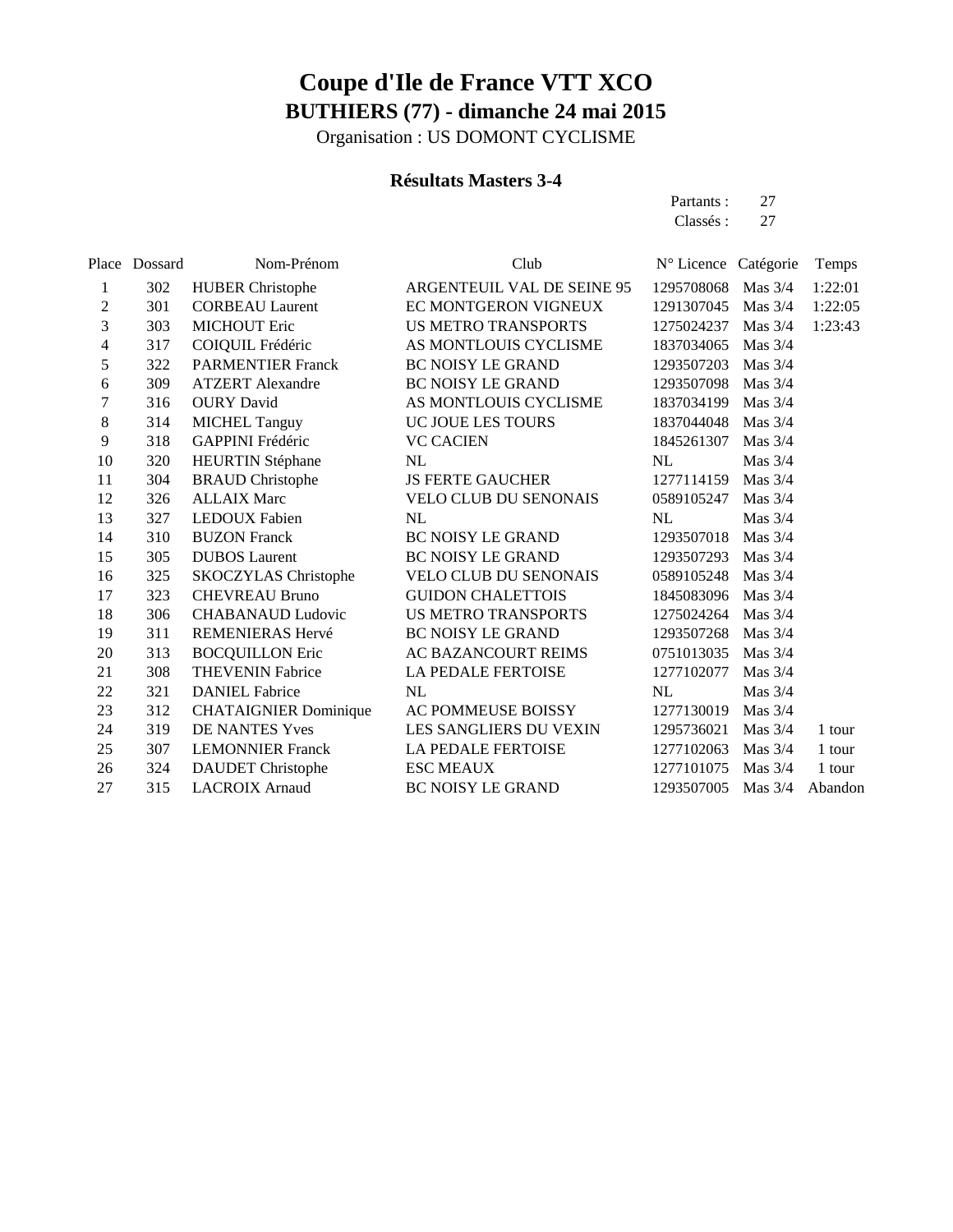Organisation : US DOMONT CYCLISME

#### **Résultats Masters 5**

Partants : 12 Classés : 12

| Place | Dossard | Nom-Prénom                    | Club                          | N° Licence Catégorie |                  | Temps   |
|-------|---------|-------------------------------|-------------------------------|----------------------|------------------|---------|
|       | 371     | <b>CRENEL Didier</b>          | US DOMONT CYCLISME            | 1295702037           | Mas <sub>5</sub> | 1:20:02 |
| 2     | 382     | <b>BULLIOT</b> Jean-Michel    | EC MONTGERON VIGNEUX          | 1291307189           | Mas <sub>5</sub> | 1:26:54 |
| 3     | 377     | <b>CHABOT</b> Jean-François   | <b>UCM VENEUX LES SABLONS</b> | 1277142032           | Mas <sub>5</sub> | 1:30:20 |
| 4     | 374     | <b>LELONG Olivier</b>         | <b>LA PEDALE FERTOISE</b>     | 1277102167           | Mas 5            |         |
| 5     | 380     | <b>REMENIERAS Jean-Pierre</b> | AS MONTLOUIS CYCLISME         | 1837034156           | Mas 5            |         |
| 6     | 381     | EVRARD Stéphane               | <b>AC MARINES</b>             | 1295728005           | Mas <sub>5</sub> |         |
|       | 379     | <b>JUPILLAT Christian</b>     | <b>UC GIEN SPORT</b>          | 1845070107           | Mas 5            |         |
| 8     | 375     | <b>FAGES Olivier</b>          | <b>BC NOISY LE GRAND</b>      | 1293507061           | Mas <sub>5</sub> | 1 tour  |
| 9     | 378     | <b>NOEL Franck</b>            | <b>LES KOYOTES</b>            | 1275003006           | Mas <sub>5</sub> | 1 tour  |
| 10    | 376     | <b>OSADNIK Alain</b>          | <b>LES KOYOTES</b>            | 1275003018           | Mas <sub>5</sub> | 1 tour  |
| 11    | 372     | <b>MEYER Raul</b>             | EC MONTGERON VIGNEUX          | 1291307234           | Mas <sub>5</sub> | Abandon |
| 12    | 383     | <b>BIARNE Alain</b>           | EC BOUCLES DE LA MARNE        | 1277126143           | Mas <sub>5</sub> | Abandon |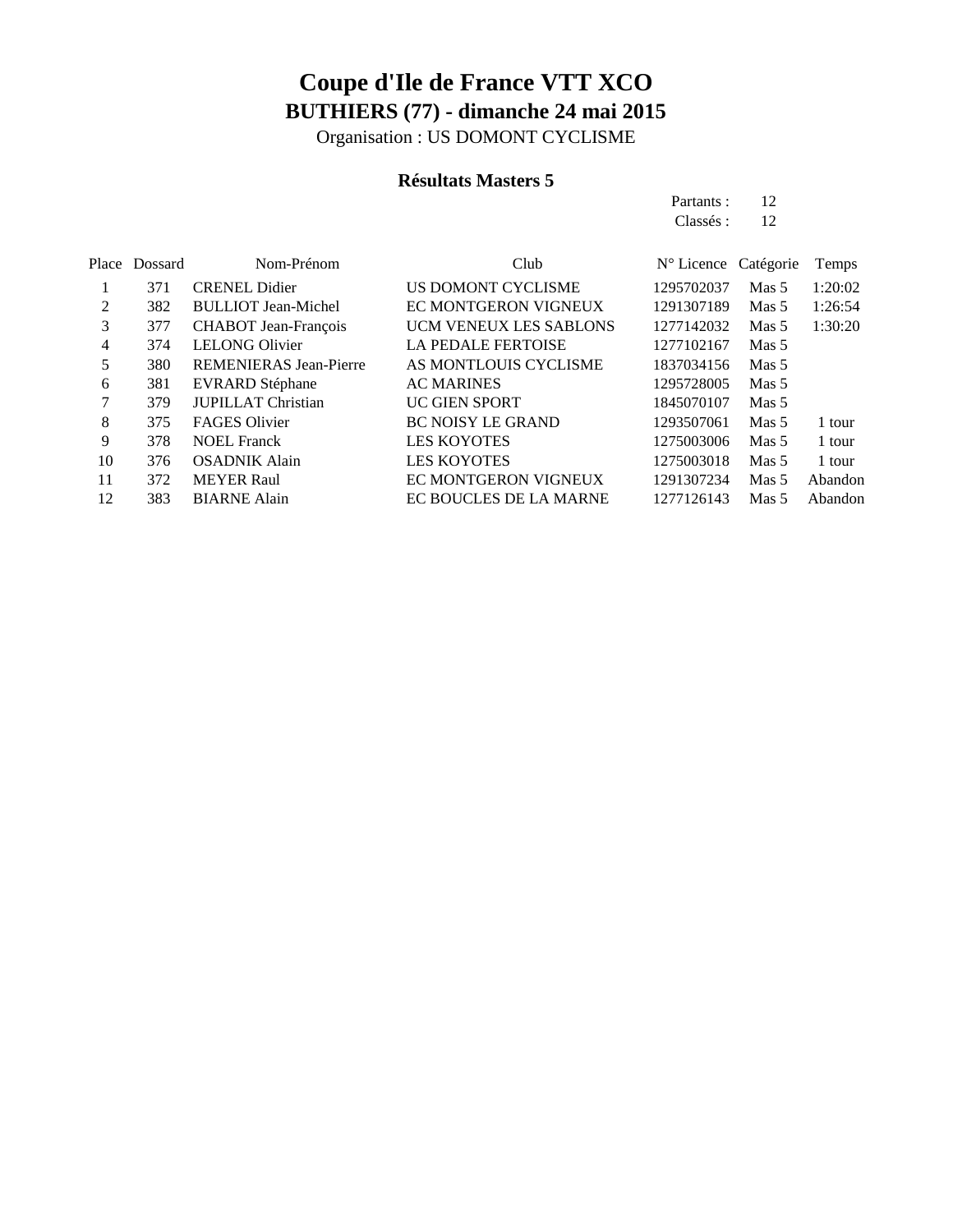Organisation : US DOMONT CYCLISME

#### **Résultats Tandems**

Partants : 2 Classés : 2

| Place Dossard | Nom-Prénom                 | Club.                  | N° Licence Catégorie Temps |     |  |
|---------------|----------------------------|------------------------|----------------------------|-----|--|
|               | 402A LEGUAY Denis          | NL                     | NL                         | Tan |  |
|               | 402B PORTIER Eric          | NL                     | NL                         | Tan |  |
|               | 401A BIARNE CONTINANT Marc | EC BOUCLES DE LA MARNE | 1277126007                 | Tan |  |
|               | 401B MAJA Benjamin         | EC BOUCLES DE LA MARNE | 1277126002                 | Tan |  |